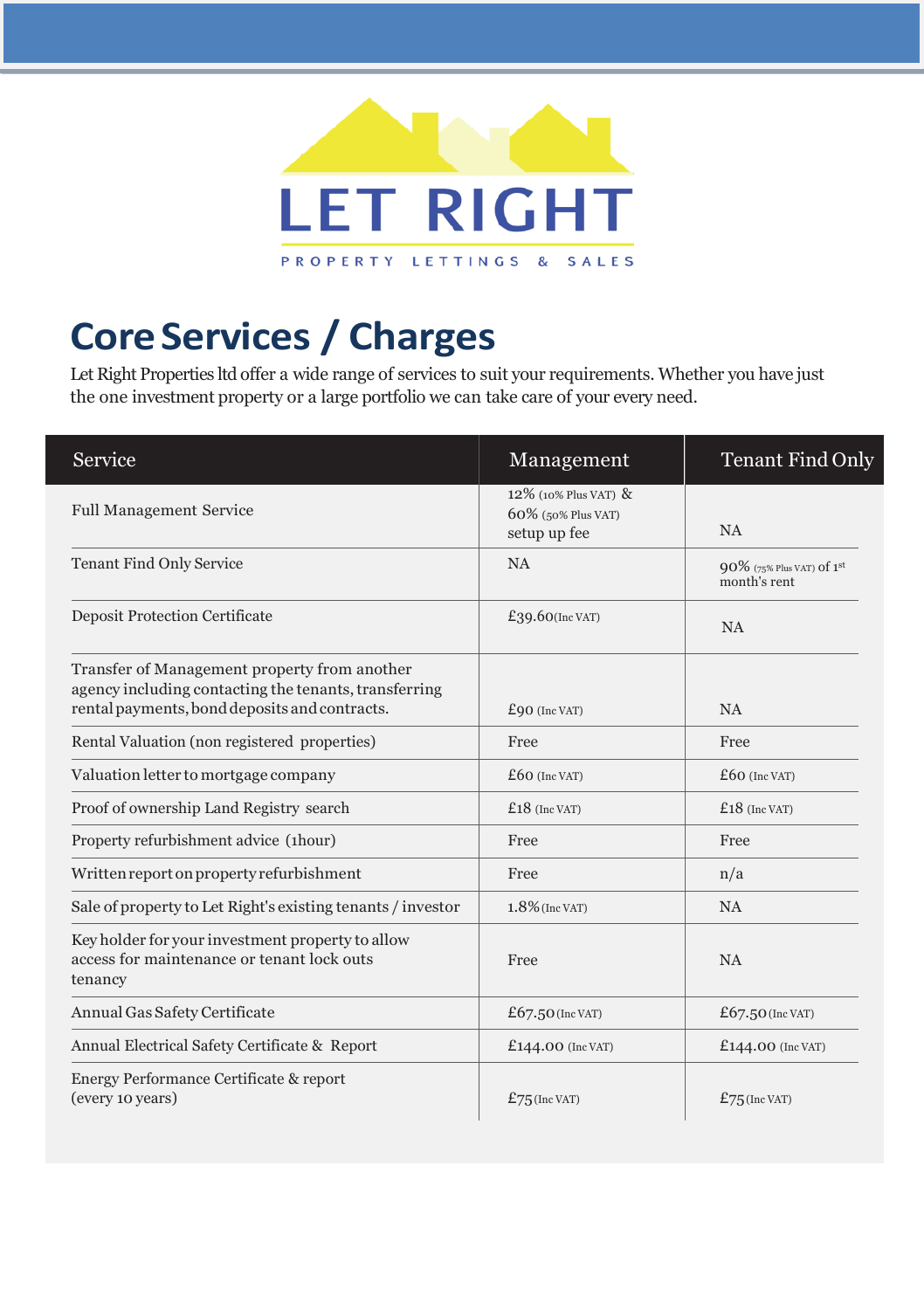## **Inventories & Inspections (Tenant Find Only)**

With the introduction of the Tenancy Deposit Scheme a full comprehensive inventory and property inspections are more important now than ever before. Ensure to protect your investment with this professional service. Please note that the management service includes the inventory report. However please below charges for all tenant find only properties

| <b>Beds</b>                   | Tenant Find Only |  |
|-------------------------------|------------------|--|
| Studio/1Bed Furnished         | $£72$ (Inc VAT)  |  |
| 2 Bed Furnished               | $£96$ (Inc VAT)  |  |
| 3 Bed Furnished               | $£120$ (Inc VAT) |  |
| 4 Bed Furnished               | $£144$ (Inc VAT) |  |
| 5 Bed + Furnished             | $£180$ (Inc VAT) |  |
| <b>Unfurnished Properties</b> | $£60$ (Inc VAT)  |  |

### **RentArrears**

If your tenants stop paying their rental Let Right's highly trained, dedicated and experienced Housing Officers with their in-depth knowledge will assist you?

| <b>Service</b>                                                                                   | Management  | <b>Tenant Find Only</b> |
|--------------------------------------------------------------------------------------------------|-------------|-------------------------|
| Letters $(1-3)$ inc. telephone call and SMS text to tenants                                      | Free        | <b>NA</b>               |
| Letters $(1-2)$ inc. telephone call and SMS text to<br>Financial guarantors                      | Free        | <b>NA</b>               |
| Additional bespoke letters to tenants or guarantors                                              | Free        | <b>NA</b>               |
| Returned Direct Debit / Standing Order<br>notification letter                                    | Free        | <b>NA</b>               |
| Returned cheque notification letter                                                              | Free        | <b>NA</b>               |
| House visit to discuss account and collect outstanding<br>rent inc. a witness and written report | <b>Free</b> | <b>NA</b>               |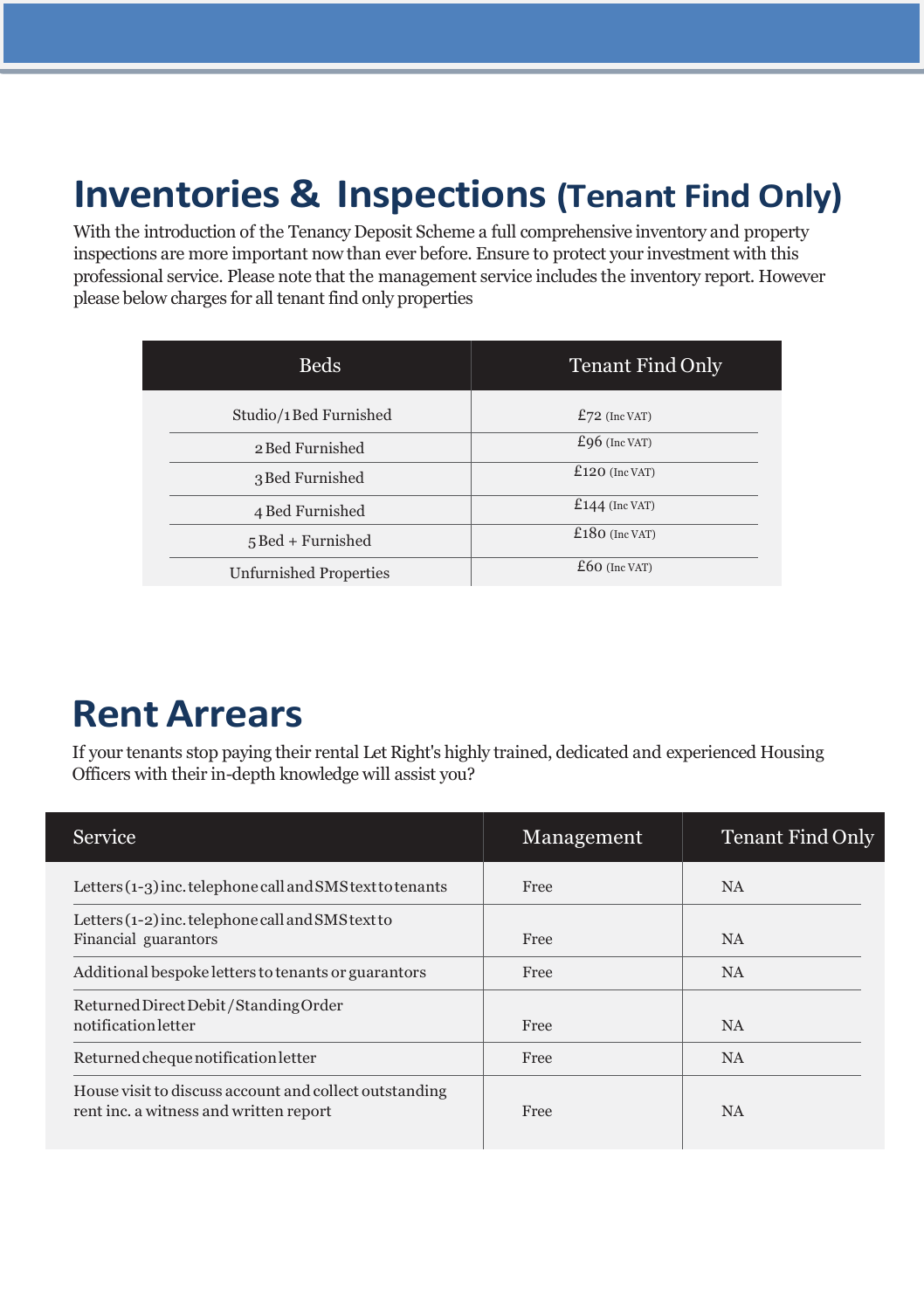## **Legal Assistance**

Getting it right is essential. Let Right can assist in this complex process from simply serving a notice to gaining possession of your investment property.

| <b>Service</b>                                                            | Management  | Let Only  |
|---------------------------------------------------------------------------|-------------|-----------|
| Preparation of Section 21 notice (fixed & periodic)                       | Free        | <b>NA</b> |
| Preparation of Section 8 notice (all grounds)                             | <b>Free</b> | <b>NA</b> |
| To attend the property to serve a S21 or S8 notice                        | Free        | <b>NA</b> |
| To attend the property as a witness to serve a S21<br>or S8 notice        | Free        | <b>NA</b> |
| Credit Management letter to tenant or<br>guarantor regarding rent arrears | <b>Free</b> | <b>NA</b> |
| Completion of County Court Claim Form                                     | Free        | NA.       |
| To attend court as a witness with landlord                                | <b>Free</b> | <b>NA</b> |

# **Administration**

Let Right's flexible administration and accounting staff are on hand to assist with your every need – however big or small

| <b>Service</b>                                                                   | Management         | Let Only        |
|----------------------------------------------------------------------------------|--------------------|-----------------|
| Blankstandard Assured Shorthold<br>Tenancy Agreement                             | <b>NA</b>          | <b>NA</b>       |
| Blankstandard Holiday Let Agreement                                              | <b>NA</b>          | <b>NA</b>       |
| Blank let Right Assured Short hold Agreement                                     | <b>NA</b>          | <b>NA</b>       |
| Blank let Right Financial Guarantor declaration form                             | <b>NA</b>          | <b>NA</b>       |
| Copy of tenant documentation pack inc. AST,<br>references, ID and tenant details | <b>NA</b>          | <b>NA</b>       |
| Duplicated signed copy of the Property<br>Management Agreement                   | $£6$ (Inc VAT)     | <b>NA</b>       |
| Duplicated copy of rental statements<br>including any maintenance invoices       | $£6$ (Inc VAT)     | $£6$ (Inc VAT)  |
| Change of ownership after registration                                           | $£39.60$ (Inc VAT) | NA.             |
| Notifying council & utility company of change<br>of tenancy & void periods       | Free               | $£18$ (Inc VAT) |